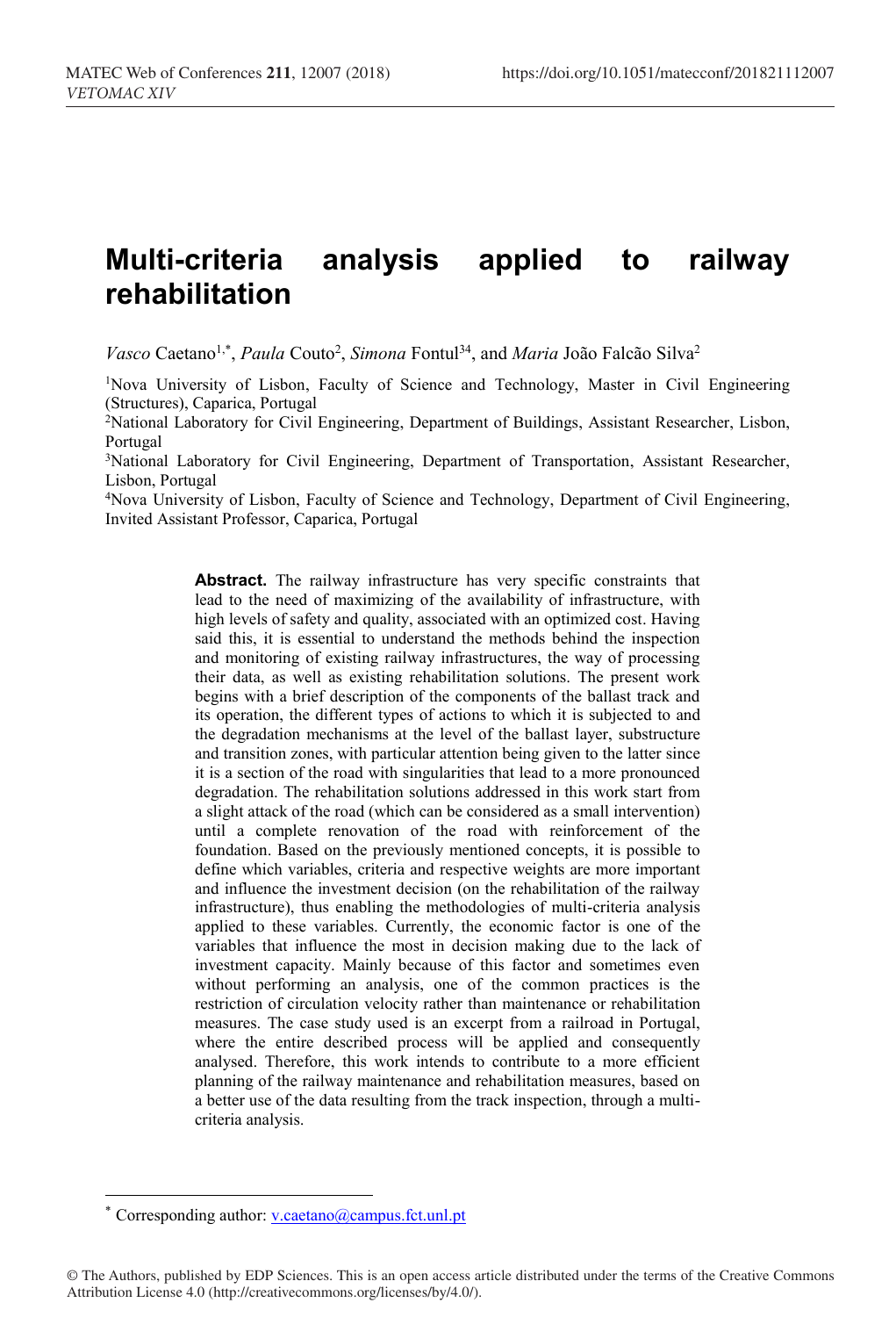# **1 Introduction**

The selection of railway line for rehabilitation represents capital investment decision making. Repair and maintenance interventions in railways are required when a given monitoring unit condition is not acceptable (out of stablished limits) for the operationality, structural stability and management strategy. Considering the financial restrictions and efficiency, as well as what is common practice, the train circulation velocity is restricted, or the interventions are frequently performed either at a reach or at a structural element level. The projects can be, namely, evaluated through one criterion, but also based on several criteria. The methods of multi-criteria decision-making (MCDM) are used when all the indicators cannot be presented through one criterion, and the weights of individual criteria are determined in different ways, and evaluated or classified within a single criterion. By these reasons, this is the focus of the present work where, using a Multi-criteria analysis (MCA) method, a score measure is obtained that allows prioritization of railway rehabilitation interventions.

# **2 State of the art of MCA**

There are various decision-support techniques for assessing transport investments, such as Cost-Benefit Analysis (CBA), Cost-Effectiveness Analysis (CEA), and MCA. CBA compares costs and benefits of an alternative and uses monetary values to measure all the effects; CEA provides an assessment of the costs of alternative options which all achieve the same objective. These techniques seem to be more objective than MCA, but they don't include those effects which cannot be monetized and it can be too narrow as other impacts can have influence on the final decision making. On the other hand, the MCA simultaneously evaluates the achievement of some objectives by quantifying quantitative and qualitative, not necessarily in monetary terms. The way for measuring the criteria has somehow a subjective component, but it allows the combination of quantitative and qualitative indicators [1]. MCA has grown significantly since the 1970s and there are several types of problems that may be solved using multi-criteria techniques, classified in the following categories: i) ranking (the decision maker [DM] wants to rank the actions from the best to the worst); ii) choice (the DM wants to choose the best option among several); iii) sorting/classification (the DM wants to assign the actions to pre-defined categories). Different multi-criteria techniques exist among which the following were chosen to example: i) AHP [2]; ii) ELECTRE [3]; iii) PROMETHEE [4]; iv) Measuring Attractiveness by a Categorical based Evaluation Technique (MACBETH) [3–9].

## **2.1 MACBETH technique**

The decision problem emerges when the DM searches for the most desirable action (decision, alternative, variant) among many feasible actions (decisions, alternatives, variants). The transportation decision problem results from the DM's observations of the "transportation" reality and the recognition of such a problem or situation that needs to be solved or requires the decision to be made. The analyst constructs the decision models (multiobjective ranking problem) and suggests certain decision tools to solve the problems [10]. MACBETH has been used successfully in a very large sphere of different fields. Ordinal measurement of the attractiveness is part of the process needed to obtain cardinal information. Ordinal information is related to ordering of alternatives using ordinal numbers and cardinal with a more quantitative approach [5]. The MACBETH process is organized in stages, including definition of value tree, criteria, performance levels and scale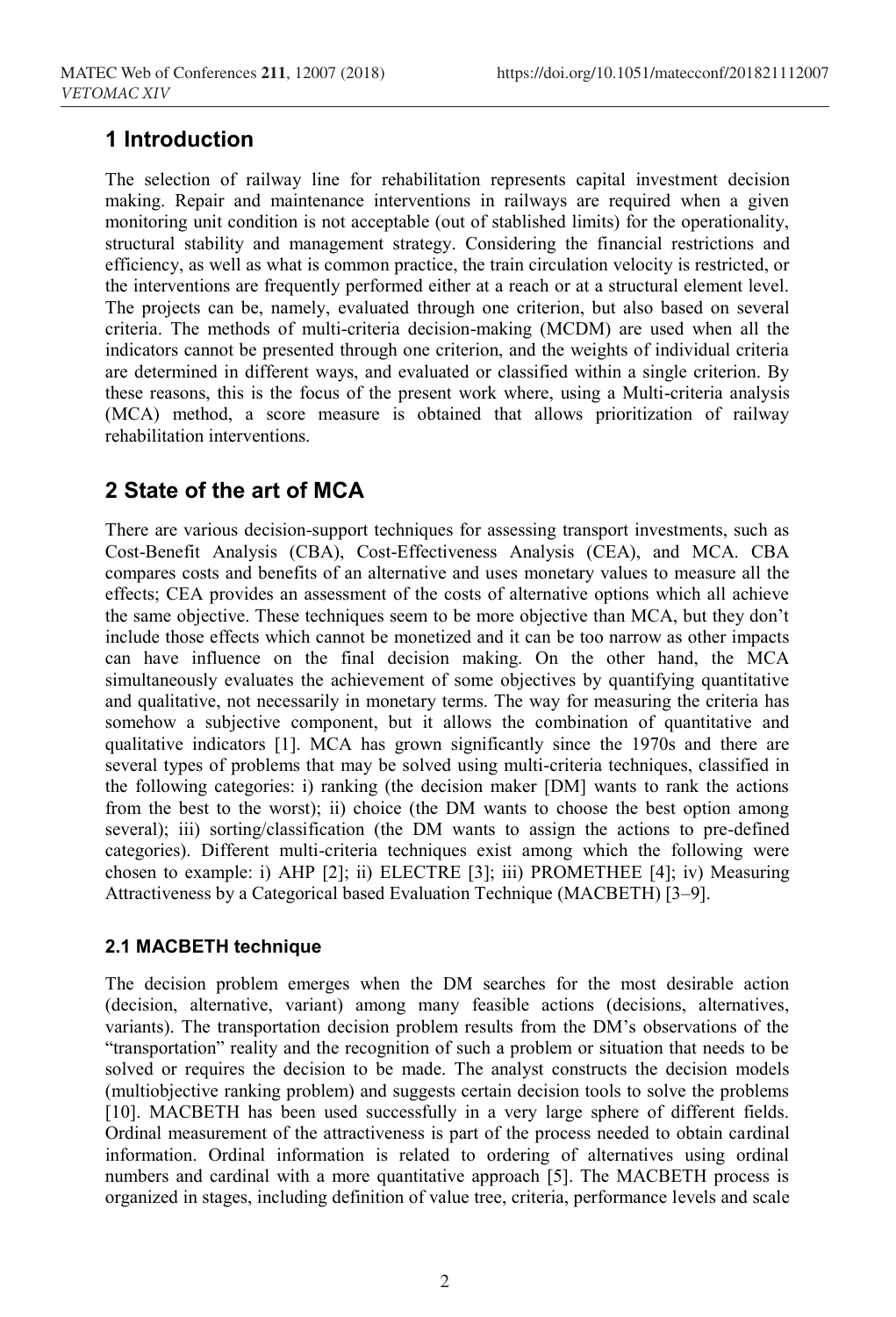of weights. Using the table of performances and the weights, it is possible to compute the scores of each alternative that allows establishing a rank.

A further step in the evolution of appraisal methods is the explicit introduction of a stakeholder notion in the analysis. A stakeholder is by definition any individual or group of individuals that have an interest (financial or otherwise), in the consequences of any decisions taken and can influence or are influenced by the achievement of the organisation's objectives. An in-depth understanding of each stakeholder group's objectives is critical in order to appropriately assess the different alternatives [11].

#### **2.2 Methods and applications**

At least seven types of MCDM applications can be identified in general infrastructure management [12] (see Fig. 1): i) Water resources systems (water resources such as river basin, watershed and dams); ii) Water and wastewater mains (management of drinking or fresh water, wastewater or sewerage distribution); iii) Transportation concerning with roads, pavement, highways, rail and transit; iv) Bridges (design, construction, maintenance, assessment and management); v) Buildings (problems of structures such as high-rise building and multi-housing projects); vi) Underground infrastructure (manage underground infrastructure such as gas, petroleum pipelines, tunnels and subway); vii) Others dealing with applications in urban infrastructure, urban drainage systems, offshore refinery plants, critical infrastructure, etc.

| Application area           | WSM | AHP | <b>ELECTRE</b> | <b>PROMETHEE</b> | <b>CP</b> | <b>TOPSIS</b> | <b>VIKOR</b> | Combined<br>methods | Total |
|----------------------------|-----|-----|----------------|------------------|-----------|---------------|--------------|---------------------|-------|
| Water resources systems    |     |     |                |                  |           |               |              | 36                  | 68    |
| Water and wastewater main  |     | 5   |                |                  |           |               |              |                     |       |
| Transportation             |     | 30  |                |                  |           |               |              |                     |       |
| <b>Bridges</b>             |     |     |                |                  |           |               |              |                     | 58    |
| <b>Buildings</b>           |     |     |                |                  |           |               |              |                     |       |
| Underground infrastructure |     |     |                |                  |           |               |              |                     |       |
| <b>Others</b>              |     |     |                |                  |           |               |              |                     |       |
| Total                      | 10  |     | 19             | 19               |           | 16            |              | 144                 | 330   |

**Figure 1** - Distribution of MCDM papers by methods and applications [12].

The total number of papers that utilised one of the MCDM methods increased from single digit numbers in early 1980s to hundreds towards the late 2000s (see Fig. 2). Nevertheless, the fraction of MCDM papers within infrastructure papers (including transportation) is steadily growing [12].



**Figure 2** - Distribution and growth of MCDM papers by methods between 1980 and 2012 [12].

The application of multi-criteria analysis in the transport sector has a very broad scope [11], ranging from: the evaluation of policy measures in passenger transport [13], to strategic decisions [11,14], technologies [15,16], locations [17,18], and finally infrastructure projects [19]. Considering the different type of infrastructures, it is mainly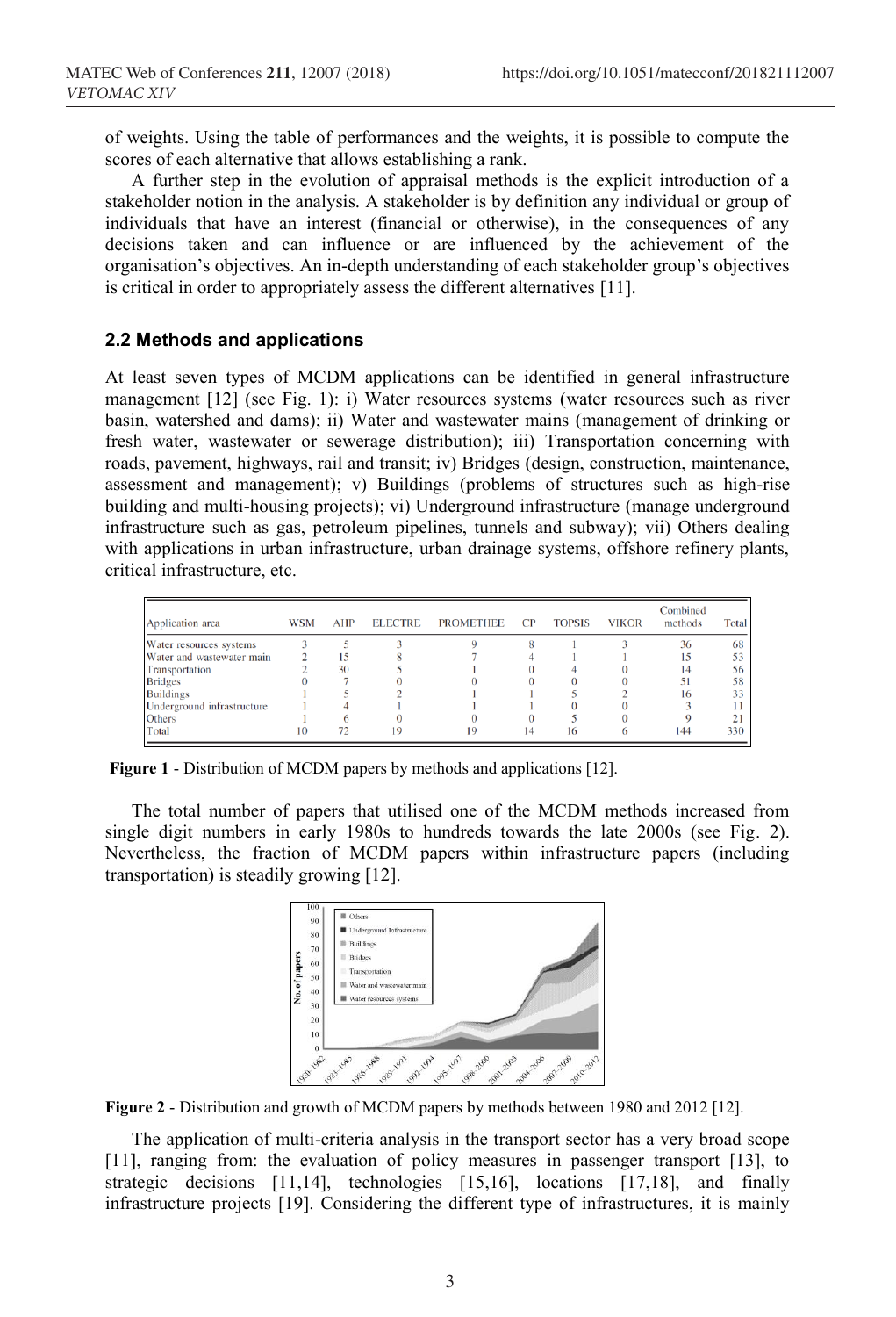applied to roads. In Table 1 is a brief review of MCA techniques applications on railway infrastructures.

| <b>Subject studied</b>                                             | <b>MCA</b> technique adopted                              | <b>References</b> |  |
|--------------------------------------------------------------------|-----------------------------------------------------------|-------------------|--|
| Analysis of the railway service quality and traffic safety<br>risk | WSA, AHP, TOPSIS, DEA,<br><b>VIKOR</b>                    | $[20 - 33]$       |  |
| Planning and designing of railways                                 | WSM, AHP, ELECTRE,<br>MAMCA, MACBETH, COSIMA<br>and VIKOR | $34 - 40$ ]       |  |
| Selection of maintenance actions                                   | AHP, ANP                                                  | [41–45]           |  |
| Impact of the transportation to the environment                    | Mixed                                                     | [46]              |  |
| Supplier selection in railway projects                             | AHP                                                       | [47]              |  |
| Risk analysis of general accidents                                 | AHP                                                       | [48]              |  |
| Design scheme selection of railway freight car                     | AHP                                                       | [49]              |  |
| Selection of manufacturer of rail vehicles                         | AHP                                                       | [50]              |  |
| Selection of equipment for railway crossing at stations            | <b>PROMETHEE</b>                                          | [51]              |  |

**Table 1.** MCA techniques applications on railway infrastructures.

After analysing the above sources, it can be stressed that the AHP method is the mostly used MCA method for solving railway infrastructural problems. Note that AHP method has some similarities with the MACBETH. Other conclusion is that the repair, maintenance and rehabilitation field has scarce studies with MCA collaboration.

# **3 Case Study set up**

The aim of this work (in progress) is to implement the MACBETH methodology in order to assess the feasibility of a sustainable railway rehabilitation solution for a given case.

#### **3.1 Railway rehabilitation importance**

Concerning Railways, track maintenance means the total process of maintenance and renewal required to ensure that the track meets safety and quality standards. Ideally, this goal should be achieved at minimum cost [52]. Profillidis [53] argues that "with respect to safety, maintenance should be preventive; regarding comfort, maintenance should be corrective; and finally, as regards the economic aspects of maintenance, an optimum solution should be sought, so as to ensure a satisfactory safety margin and prevent a quick degradation of track quality". However, the objective of inspection is not only to assure the non-existence of any faults that might lead to accidents, but also to monitor successive degradation in infrastructure in order to prevent faults and to provide the infrastructure manager with information for short and long term planning of maintenance activities [54].

#### **3.2 Main actors and criteria to be considered**

Including stakeholder groups in the decision-making process is, certainly in the transport sector, a crucial element in the successful implementation of the measure. Citizens, government, investors/operators, private companies and different policy levels will have a large impact on the implementation of a project [55]. For the transport sector, many different stakeholders are often involved like managers, customers of the transportation companies, owners and managers of the companies, employees of the companies (drivers, for example), authorities responsible for transport operations, local communities, building maintenance and repair organisations, self-governance institutions, producers and suppliers of materials and products, designers, contractors, etc [8,28,29].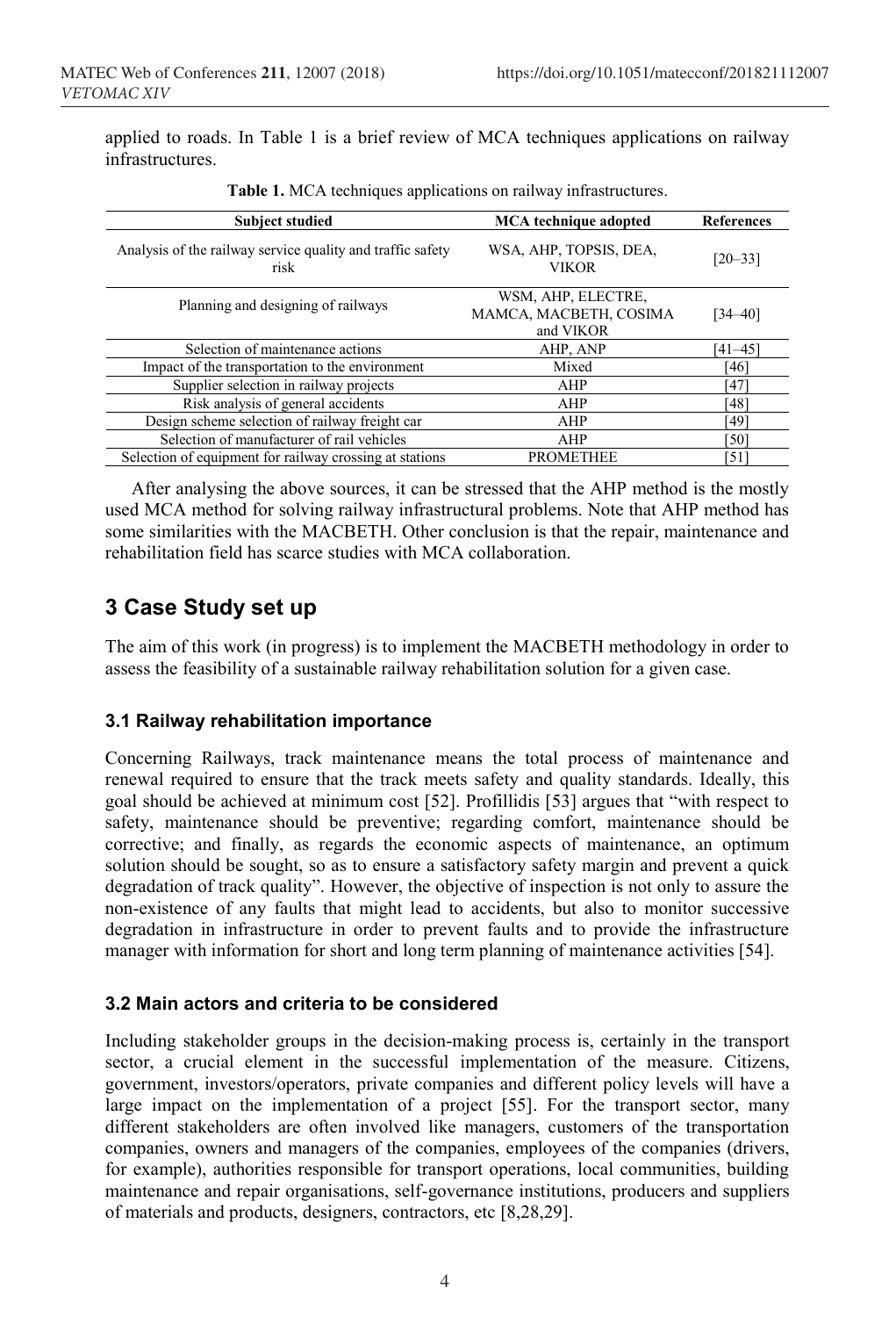In the field of railway rehabilitation, there are different families of criteria (and subcriteria) to be considered like financial, economic and environmental. In this context, the following goals have been defined: minimize the operating and maintenance costs, minimize the timespan intervention, maximize the benefit for railway line users (service quality, traffic safety), minimize the effects on location development, and minimize the effect on the environment. Note that the environmental impact analysis takes into account any possible changes, negative or positive, on the biological, physico-chemical and socioeconomic aspects of the environment that may arise from the missing or implementation of the rehabilitation solution [34]. Other important aspect is that the opinion of users has to be taken into account due to service quality (duration of transportation, comfort, safety and others) in order to maintain the competitiveness with other transportation facilities.

#### **3.3 Rehabilitation solutions to be studied**

In the present work will be considered five different rehabilitation solutions, such as, slight attack of the road, re-ballasting, reinforcement with geosynthetics, foundation strengthening, and integral renewal of the road with reinforcement of the foundation.

### **4 Final considerations**

It is important to ensure that any infrastructure investment will have (essentially) beneficial effects on the overall transport system and those affected by it. Therefore, it is very likely that this MCA method will be a wise choice since it is intended to incorporate both quantitative and qualitative indicators when studying the feasibility of a sustainable railway rehabilitation solution for a given case.

### **References**

[1] J.S. Dodgson, M. Spackman, A. Pearman, and L.D. Phillips, Department for Communities and Local Government: London, (2009).

[2] T.L. Saaty, International Journal of Services Sciences, 1, 83–98 (2008).

[3] M. Rogers, M. Bruen, and L.-Y. Maystre, "ELECTRE and Decision Support", Springer US, Boston, MA (2000).

[4] J. Brans, Faculte Des Sciences de l'Administration, Universite Laval, (1982).

[5] C.A. Bana E Costa, J.-M. De Corte, and J.-C. Vansnick, International Journal of Information Technology & Decision Making, 11, 359–387 (2012).

[6] C. Bana e Costa, J.-M. De Corte, and J.-C. Vansnick, "MACBETH. (Overview of MACBETH multicriteria decision analysis approach)", (2003).

[7] C.A. Bana e Costa, J.-M. de Corte, J.-C. Vansnick, J.J. Cochran, L.A. Cox, P. Keskinocak, J.P. Kharoufeh, and J.C. Smith, MACBETH (Measuring Attractiveness by a Categorical Based Evaluation Technique), in: Wiley Encyclopedia of Operations Research and Management Science, John Wiley & Sons, Inc., (2010).

[8] C.A. Bana e Costa, J.-M. De Corte, and J.-C. Vansnick, Www.M-MACBETH.Com, (2017).

[9] C.A.B. e Costa and J.-C. Vansnick, General Overview of the Macbeth Approach, in: Advances in Multicriteria Analysis, Springer, Boston, MA, (1995), pp. 93–100.

[10] J. Zak, The MCDA methodology applied to solve complex transportation decision problems, in: (2002).

[11] M. Dooms and C. Macharis, Institutional Aspects in Transport Project Evaluation, (2006).

[12] G. Kabir, R. Sadiq, and S. Tesfamariam, Structure and Infrastructure Engineering, 10, 1176–1210 (2014).

[13] M.E. Bouwman and H.C. Moll, Transportation Research Part D: Transport and Environment, 7, 331–345 (2002).

[14] R. Vreeker, P. Nijkamp, and C. Ter Welle, Transportation Research Part D: Transport and Environment, 7, 27–47  $(2002)$ .

[15] C. Macharis, A. Verbeke, and K. De Brucker, Research in Transportation Economics, 8, 443–462 (2004).

[16] G.-H. Tzeng, C.-W. Lin, and S. Opricovic, Energy Policy, 33, 1373-1383 (2005).